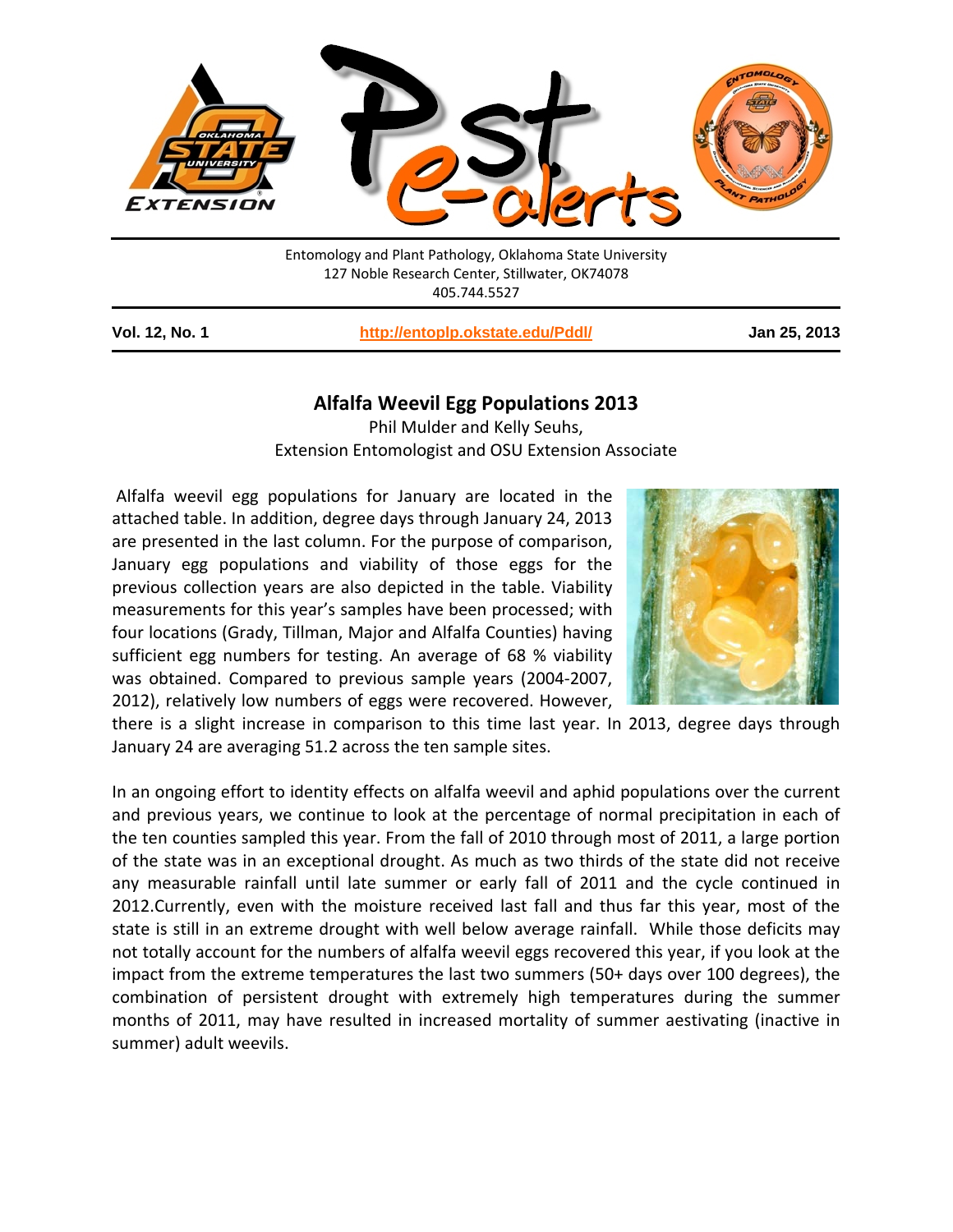However, we must remain vigilant; early2011 was a perfect storm for insect (Aphid) development while a mild and dry 2012 showed an increase of alfalfa weevil populations. Also, in 2011, above average temperatures and below average rainfall equated to minimal to no alfalfa growth occurring in the spring allowing an explosion of insect populations prompting multiple sprays for control.

While average egg numbers for this year are slightly greater than in last year's sampling, populations are much greater than the collection year of 2007, where cold weather events kept numbers in check. If moderate climate conditions occur and moisture is limited again this year growers will have to closely monitor for early insect development.



Remember, as far as alfalfa weevil populations are concerned, 150 degree-days represent the level that serves as an indicator for growers and consultants to begin scouting for larvae. In processing this year's samples, there have been many early (suicidal) emerging larvae that were present. In a normal season, these early emerging larvae are likely killed by subsequent cold weather events. Continued and persistent cold with ice and/or rainfall will further enhance mortality for both weevils and aphids. Any upcoming coming cold weather events with ice and freezing rain while not agreeable to us

would aide in the control of insect development. Adult activity of alfalfa weevil generally peaks in January and February of each year; however, if a warm pattern starts to occur we may start to see egg populations increase. If present populations hold through to February, and oviposition remains low between now and then due to cold weather events, we could get lucky and experience a lower and/or later infestation of alfalfa weevil than normal. However, with milder temperatures alfalfa weevil and spotted alfalfa aphids ended up being high last year and were a great concern. In 2011, early and extremely heavy populations of cowpea aphids kept alfalfa growth to a minimum and resulted in that so-called perfect storm for disaster with both aphid and weevil pressure. Growers should be encouraged to keep a close eye out for early cowpea aphid populations, especially levels that can stunt



alfalfa growth and set the plants back before weevil emergence begins in earnest.

## **Dr. Richard Grantham**

## **Director, Plant Disease and Insect Diagnostic Laboratory**

Oklahoma State University, in compliance with Title VI and VII of the Civil Rights Act of 1964, Executive Order 11246 as amended, Title IX of the Education Amendments of 1972, Americans with Disabilities Act of 1990, and other federal laws and regulations, does not discriminate on the basis of race, color, national origin, gender, age, religion, disability, or status as a veteran in any of its policies, practices or procedures. This includes but is not limited to admissions, employment, financial aid, and educational services.

\_\_\_\_\_\_\_\_\_\_\_\_\_\_\_\_\_\_\_\_\_\_\_\_\_\_\_\_\_\_\_\_\_\_\_\_\_\_\_\_\_\_\_\_\_\_\_\_\_\_\_\_\_\_\_\_\_\_\_\_\_\_\_\_\_\_\_\_\_\_\_\_\_\_\_

Issued in furtherance of Cooperative Extension work, acts of May 8 and June 30, 1914, in cooperation with the U.S. Department of Agriculture, Robert E. Whitson, Director of Oklahoma Cooperative Extension Service, Oklahoma State University, Stillwater, Oklahoma. This publication is printed and issued by Oklahoma State University as authorized by the Vice President, Dean, and Director of the Division of Agricultural Sciences and Natural.